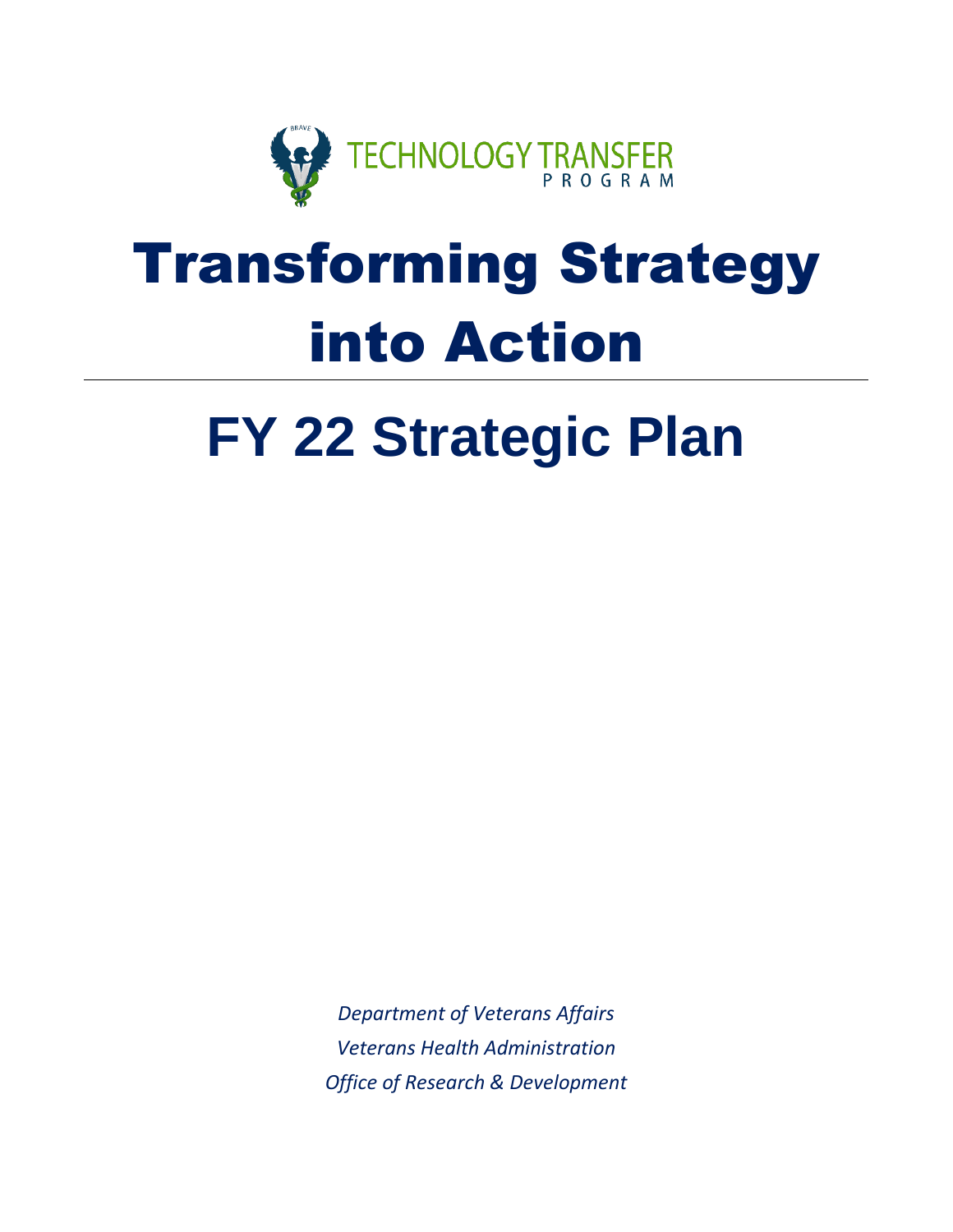#### **Contents**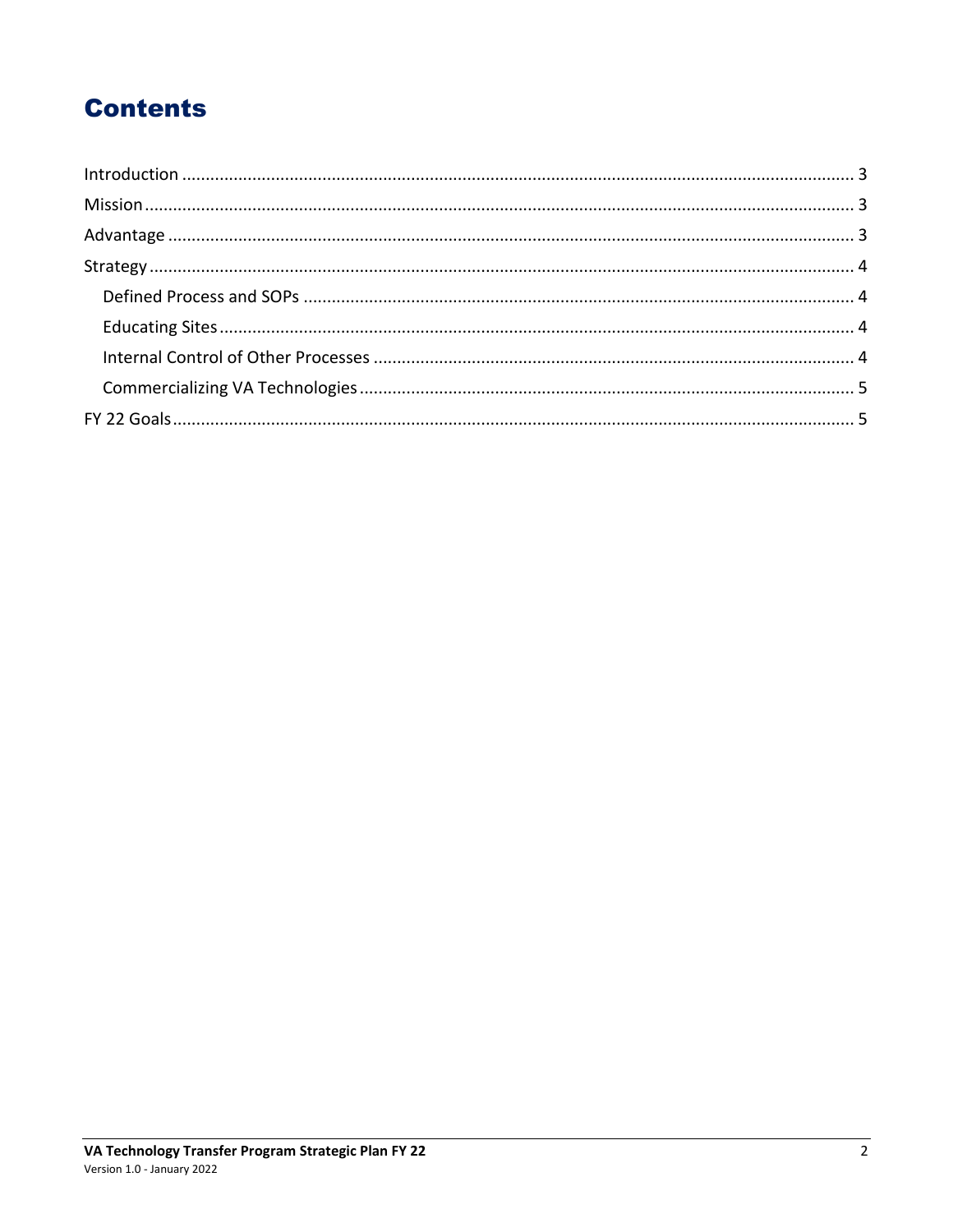## <span id="page-2-0"></span>Introduction

The VA Technology Transfer Program (VA TTP) is a program within the Office of Research and Development (ORD). ORD is headquartered in Washington, DC, but includes an estimated 5,000 VA investigators and 10,000 research staff located at over 100 VA Medical Centers nationwide, all of which are federal laboratories. Over sixty percent of VA Medical Centers have an embedded on-site research program that mirrors the VA hospitals' diversity in size, scope, and complexity.

VA TTP provides services for all VA employees nationwide. VA TTP is currently staffed with eighteen (18) full-time employees that includes one (1) Director, seven (7) regional Technology Transfer Specialists (TTSs), four (4) program specialists, and six (6) field TTSs located in Atlanta, Tampa, Cleveland, Palo Alto, New York City, and San Diego.

### <span id="page-2-1"></span>Mission

VA TTP's mission is to facilitate the commercialization of VA inventions to benefit Veterans and the American public. VA TTP is a program within the Office of Research and Development (ORD).

VA TTP has three main areas of focus:

- The protection and commercialization of VA intellectual property (IP).
- Facilitating technology transfer and cooperative research and development activities between academic partners, local VAMCs, and industry.
- Educating VA employees about their rights and obligations regarding IP and technology transfer activities.

## <span id="page-2-2"></span>Advantage

VA TTP receives over 700 invention disclosures a year. VA and its university affiliates execute over 40 licenses a year. In FY21, VA collected over \$3Mil in royalty income. More than 80 patents were issued, and over 250 patents were filed in FY21. VA TTP has grown exponentially over the years. VA TTP Invention Disclosures have increased more than 250% in the past ten years. Since 2014, royalty revenue has risen by \$2.8Mil. VA TTP is growing and reaching more VA investigators and researchers nationwide. Many VA's research investigators are dual appointed personnel (DAP) holding a joint appointment with an academic affiliate. As a result, VA and an academic affiliate jointly own many VA inventions, making technology transfer a collaborative effort between the two entities. With the increase in Invention Disclosures, royalty income, and the number of VA investigators and research staff, including our joint affiliates, VA TTP will handle more IP and facilitate commercialization to benefit Veterans and the American public.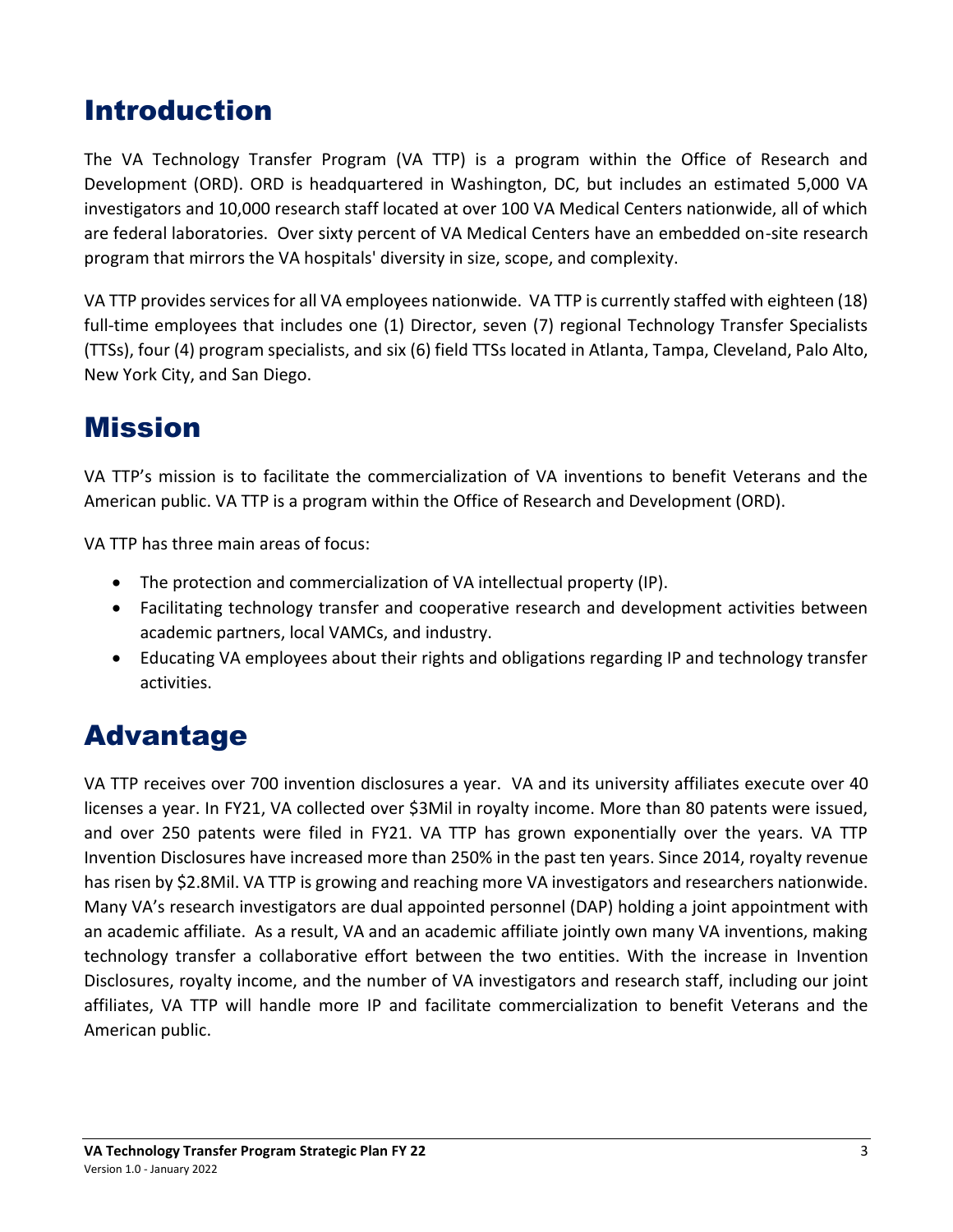## <span id="page-3-0"></span>**Strategy**

Support from ORD and VA TTP leadership has championed VA TTP to expand and reach more investigators, researchers, and VA employees throughout the VA medical centers nationwide. With this expansion, VA TTP has a strategy to positively handle the growth and responsibility.

#### <span id="page-3-1"></span>Defined Process and SOPs

VA TTP will iterate and optimize their Standard Operating Procedures to ensure all new and current personnel are providing same level of service to each VAMC they serve. Utilizing the strengths and experience of all staff to review current processes, VA TTP will identify procedures needing further refining to ensure there are no gaps in service. VA TTP must create backup procedures and retrain all VA TTP staff on best practices.

VA TTP will create a working group in FY22 to review the current processes and develop and update SOPs. The group will consist of 1 Program Specialist, 2 Regional TTSs, and 2 Field TTSs. Expectations and best practices will be created on when and how to reach out to sites and connect regularly. The group will ensure that new hire resources are well defined and available to get the expanding staff onboarded and up to speed in a timely and organized manner. Retraining for all staff will occur in FY22 and FY23.

#### <span id="page-3-3"></span><span id="page-3-2"></span>Educating Sites

VA TTP will plan and implement education programs nationwide at all sites, including VA Medical Centers and University affiliates. TTSs will instruct appropriate personnel in the Invention Disclosure process. Site and affiliate staff will learn when to disclose inventions, who to disclose to, how to complete an Invention Certification, and the entire Invention Disclosure process. TTSs must reach out to all sites on a semi-regular basis and notify VAMC personnel of new and updated resources. Delivering education programs and providing sites with pertinent information will be easier to implement with the prevalence of Field TTSs on location and the projected increase of hiring more field staff.

With VA TTP's cloud-based knowledge management system, Sophia, VA TTP staff can utilize its functionality and customized features to enhance all VA TTP processes. Cloud-based features will internally strengthen Invention Disclosure processing for VA TTP and VA corporate enterprise. It will also expand to provide secure access to external Technology Transfer stakeholders, which will streamline the Invention Disclosure process utilizing cloud-based Invention Disclosure submissions, electronic workflows/approvals, detailed reporting, and data analytics.

The improvement of the recently updated VA Technology Transfer Program online training in the Talent Management System (TMS) will also help educate all VA staff. The VA TTP Overview eLearning is designed to educate staff about technology transfer policy and specific information about technology transfer at the VA, including who is required to report inventions and how to submit a whole Invention Disclosure package with fully completed forms. VA Researchers who are full-time and part-time VA employees, Without Compensation (WOC) employees, and Intergovernmental Personnel Act (IPA) employees must complete this training annually. VA TTP must keep this eLearning current with all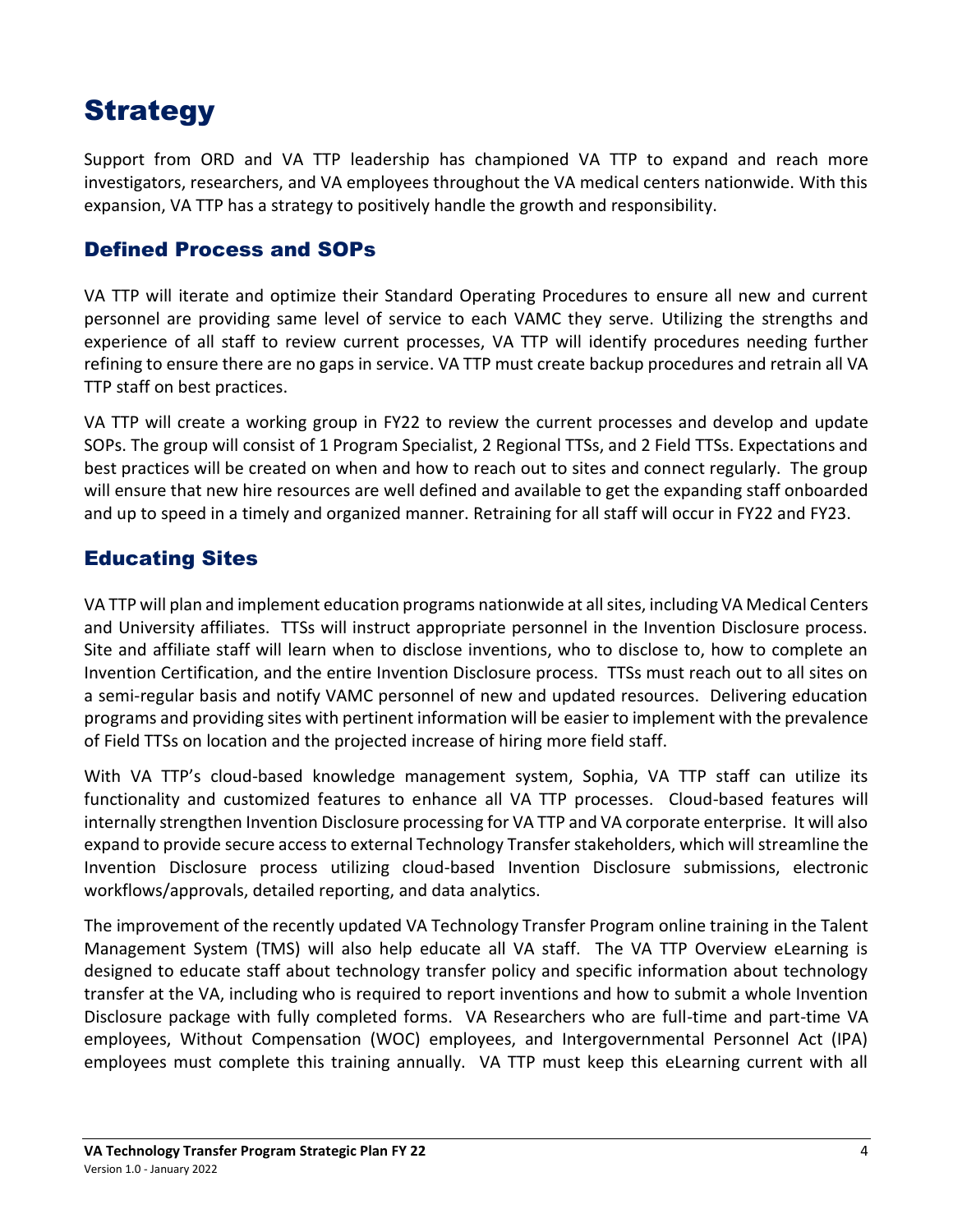updated processes, procedures, or pertinent technology transfer information to ensure the training will enhance all VA staff, not only those required to complete this training.

VA TTP website must remain up to date. VA TTP must monitor all documentation and links to pertinent technology transfer information to stay current. Improvement of handouts and educational materials will also enhance educating sites.

#### Internal Control of Other Processes

<span id="page-4-0"></span>VA TTP will seek to move the determination of rights (DOR) process from the Office of General Counsel to VA TTP internally. A VA TTP attorney on staff will be assigned to manage the process with OGC consultation. VA TTP ownership of the DOR process will reduce the overall burden of OGC and reduce the time to process IEs and issue a DOR.

VA TTP will also seek to disperse royalty payments. Currently, there is an 8-month backlog of payments being issued to inventors and research sites. Internal control of the royalty payment, which is dispersed per federal regulations and Veterans Health Administration Directive, will ensure timely royalty payments to all.

VA TTP BRAVE funding aims to help VA scientists obtain data to further develop VA-owned technologies by providing additional money to supplement existing VA research programs. VA TTP will pursue a funding line to issue BRAVE funding. The current process causes consistent delays and restrictions on which projects we can fund. Internal control of BRAVE funding better positions VA technologies for commercialization by providing essential data to make VA-owned technologies more attractive to potential licensees.

#### Commercializing VA Technologies

VA TTP aims to make VAMC's aware of VA-owned technology and allow non-competitive purchases of products incorporating licensed VA technology. There should also be OGC guidelines agreed upon by OGC and VA TTP for streamlined ethics review dual appointed personnel and non-dual appointed personnel matters. VA TTP also seeks to reduce Conflict of Interest (COI) restrictions for translational research.

## <span id="page-4-1"></span>FY 22 Goals

Over the last few years, VA TTP has built a strong foundation for effectively managing the technology transfer program across the VA enterprise. However, TTP is also building a larger, more effective team and actively preparing for the future in response to existing and new challenges. VA TTP has created FY 22 goals to translate the "Strategic Plan" into action. VA TTP's goals align with VA TTP staff's individual goals, objectives, and opportunities, seek and implement efficiencies, track/manage progress, and make more significant impacts across the board.